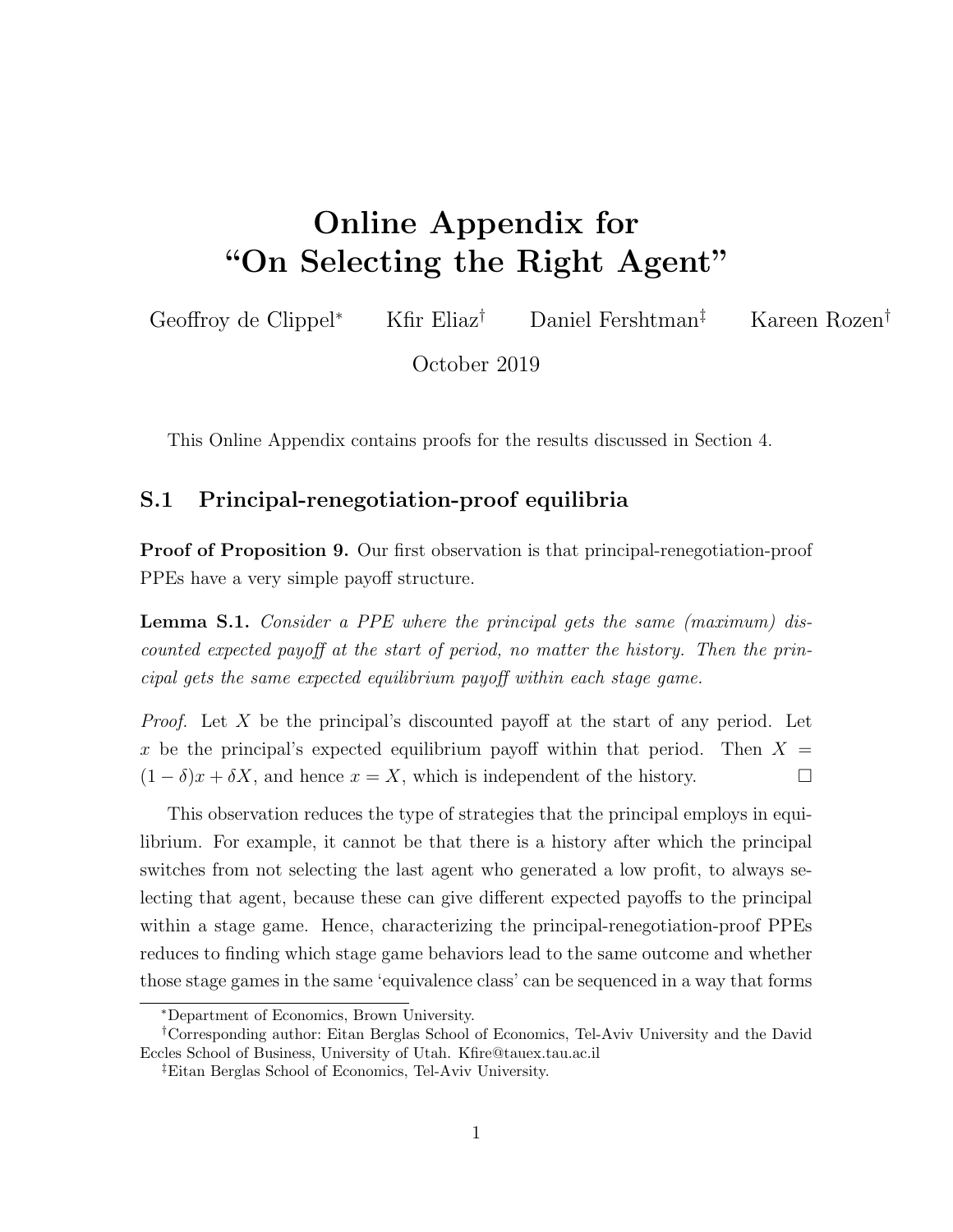a repeated-game equilibrium. It turns out that any PPE that satisfies our refinement gives the principal either his first-best payoff or his one-shot Nash payoff.

Note that each agent has four strategies in the stage game: propose regardless of qualification, don't propose regardless of qualification, propose only when qualified, and propose only when unqualified. There are thus sixteen combinations to consider for the agents. As for the principal, renegotiation-proofness implies that she gets the same discounted payoff at the beginning of any new round in the game, independently of what happened in the past. Hence it must be that she selects agents optimally in each repetition of the stage game taken individually (e.g. picking the discerning agent instead of the last resort in the MLR strategy profile when both agents make proposals). Otherwise, she would have a profitable unilateral deviation by picking the one that has a higher likelihood (given their equilibrium report strategies) of being qualified.

We already analyzed the following cases:  $(i)$  both agent propose regardless of their qualification,  $(ii)$  the most able agent proposes regardless of his qualification while the other agent does not propose regardless of his qualification, and  $(iii)$  one agent proposes only when qualified and the remaining agent proposes regardless of his qualification (note that these are two cases since the identity of the constant proposer can change). Cases  $(i)$  and  $(ii)$  correspond to the one-shot Nash equilibrium outcome, while case *(iii)* corresponds to the MLR strategy profile.

A fourth possible case is when every period both agents propose only when they are qualified. This generates the payoff  $(1 - (1 - \theta_1)(1 - \theta_2))(\gamma H + (1 - \gamma)L)$  to the principal, which is higher than the one-shot Nash payoff if  $\min\{\theta_1, \theta_2\} > (\beta H + (1 \beta$ )L $)/(\gamma H + (1 - \gamma)L)$ . We establish the following observation:

**Lemma S.2.** Suppose there exists a PPE in which the agents propose if and only if they are qualified and the principal picks one of the proposing agents. Then the MLR strategy profile is also a PPE.

**Proof of Lemma S.2.** We follow the same methodology as in the proof of Proposition 7. Using the same notation as in that proof, we let  $\sigma_i(\emptyset)$  denote agent *i*'s promised continuation payoff when no agent is selected.

**Step 1. Deriving**  $\underline{\sigma}_1$ . Suppose first  $\underline{\sigma}_1$  is obtained when agent 1 is LR. to find  $\underline{\sigma}_1$ ,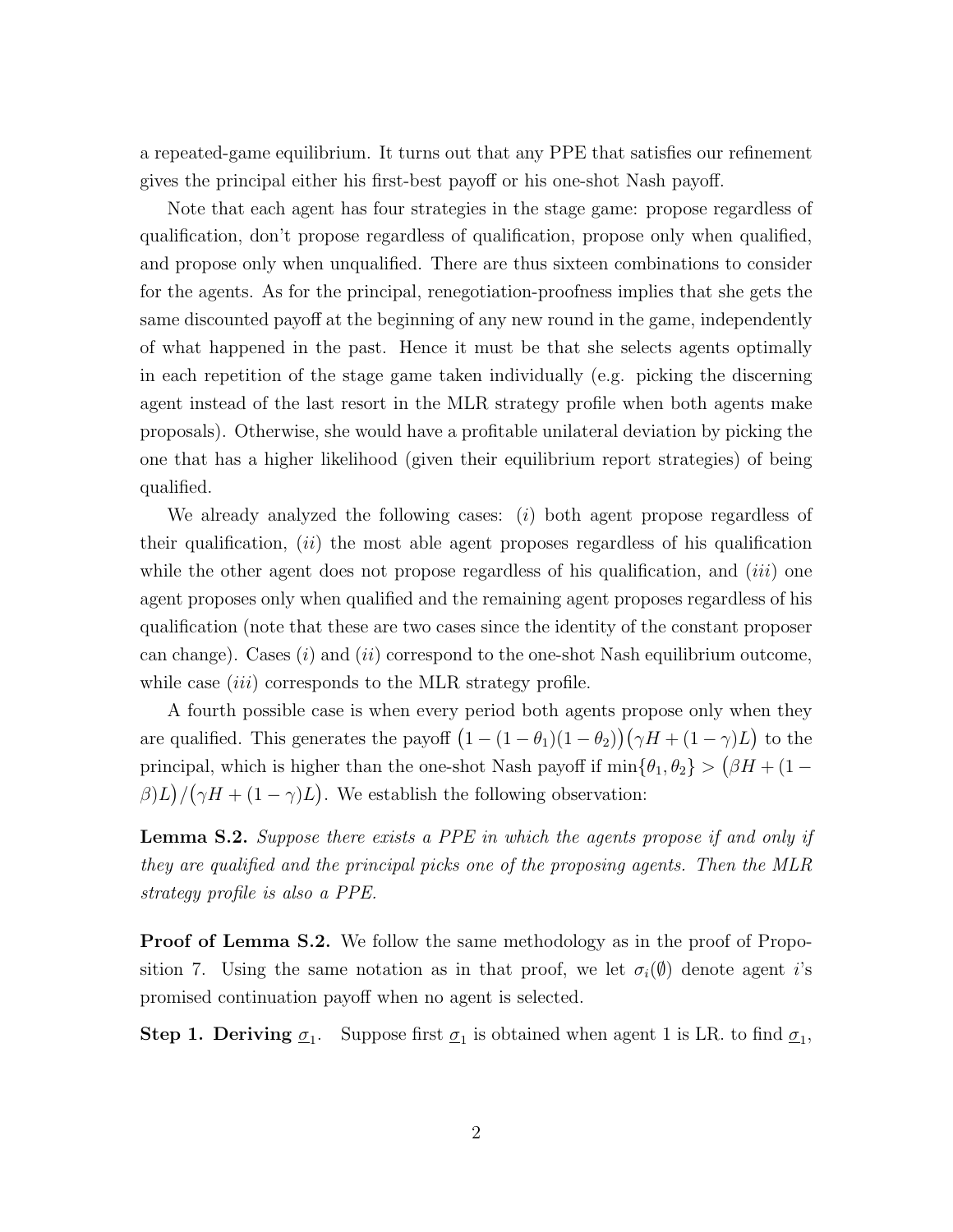minimize

$$
(1 - \theta_2)\theta_1 [(1 - \delta) + \delta (\gamma \sigma_1 (1S) + (1 - \gamma) \sigma_1 (1F))] +
$$
  

$$
(1 - \theta_2)(1 - \theta_1)\delta \sigma_1(\emptyset) + \theta_2 \delta [\gamma \sigma_1 (2S) + (1 - \gamma) \sigma_1 (2F)]
$$

subject to the IC constraints that *both* agents do not propose when unqualified:<sup>1</sup>

$$
\delta \left[ \theta_1(\gamma \sigma_2(1S) + (1 - \gamma)\sigma_2(1F)) + (1 - \theta_1)\sigma_2(\emptyset) \right]
$$
  
\n
$$
\geq (1 - \delta) + \delta \left( \beta \sigma_2(2S) + (1 - \beta)\sigma_2(2F) \right),
$$

for agent 2, and for agent 1:  $\delta\sigma_1(\emptyset) \geq (1-\delta) + \delta[\beta\sigma_1(1S) + (1-\beta)\sigma_1(1F)].$  Since the sum of continuation payoffs is always  $1 - (1 - \theta_1)(1 - \theta_2)$ , we can rewrite agent 2's IC as

$$
\delta\beta\sigma_1(2S) + \delta(1-\beta)\sigma_1(2F) \ge (1-\delta) + \delta\theta_1\gamma\sigma_1(1S) + \delta(1-\gamma)\theta_1\sigma_1(1F) + \delta(1-\theta_1)\sigma_1(\emptyset).
$$

Hence, we can decrease  $\sigma_1(1S)$ ,  $\sigma_1(1F)$  all the way to  $\underline{\sigma}_1$  (reduces the continuation payoff and can only relax the IC). We then have the following problem:

$$
\min (1-\theta_2)\theta_1 [(1-\delta)+\delta \underline{\sigma}_1] + (1-\theta_2)(1-\theta_1)\delta \sigma_1(\emptyset) + \theta_2 \delta [\gamma \sigma_1(2S) + (1-\gamma)\sigma_1(2F)]
$$

subject to the feasibility constraint that continuation payoffs lie in  $[\underline{\sigma}_1, \overline{\sigma}_1]$ , and the IC's

$$
\delta \left( \beta \sigma_1(2S) + (1 - \beta) \sigma_1(2F) \right) \ge (1 - \delta) + \delta \theta_1 \underline{\sigma}_1 + \delta (1 - \theta_1) \sigma_1(\emptyset)
$$

and  $\delta\sigma_1(\emptyset) \ge (1-\delta) + \delta\underline{\sigma}_1$ . Substituting the latter IC (which must clearly bind) into the former, and also into the objective function, we wish to minimize

$$
(1 - \theta_2) [(1 - \delta) + \delta \underline{\sigma}_1] + \theta_2 \delta [\gamma \sigma_1(2S) + (1 - \gamma) \sigma_1(2F)]
$$

subject to feasibility and  $\sigma_1(2F) = \frac{1-\delta}{\delta(1-\beta)}(2-\theta_1) + \frac{\sigma_1}{1-\beta} - \frac{\beta}{1-\beta}$  $\frac{\beta}{1-\beta}\sigma_1(2S)$ . Plugging this back into the objective function we obtain that the coefficient on  $\sigma_1(2S)$  is  $\frac{\gamma-\beta}{1-\beta} > 0$ . We therefore wish to reduce  $\sigma_1(2S)$  as much as possible, noting that a decrease in

<sup>&</sup>lt;sup>1</sup>As in the symmetric case, we ignore the remaining constraints, which will turn out to be without loss.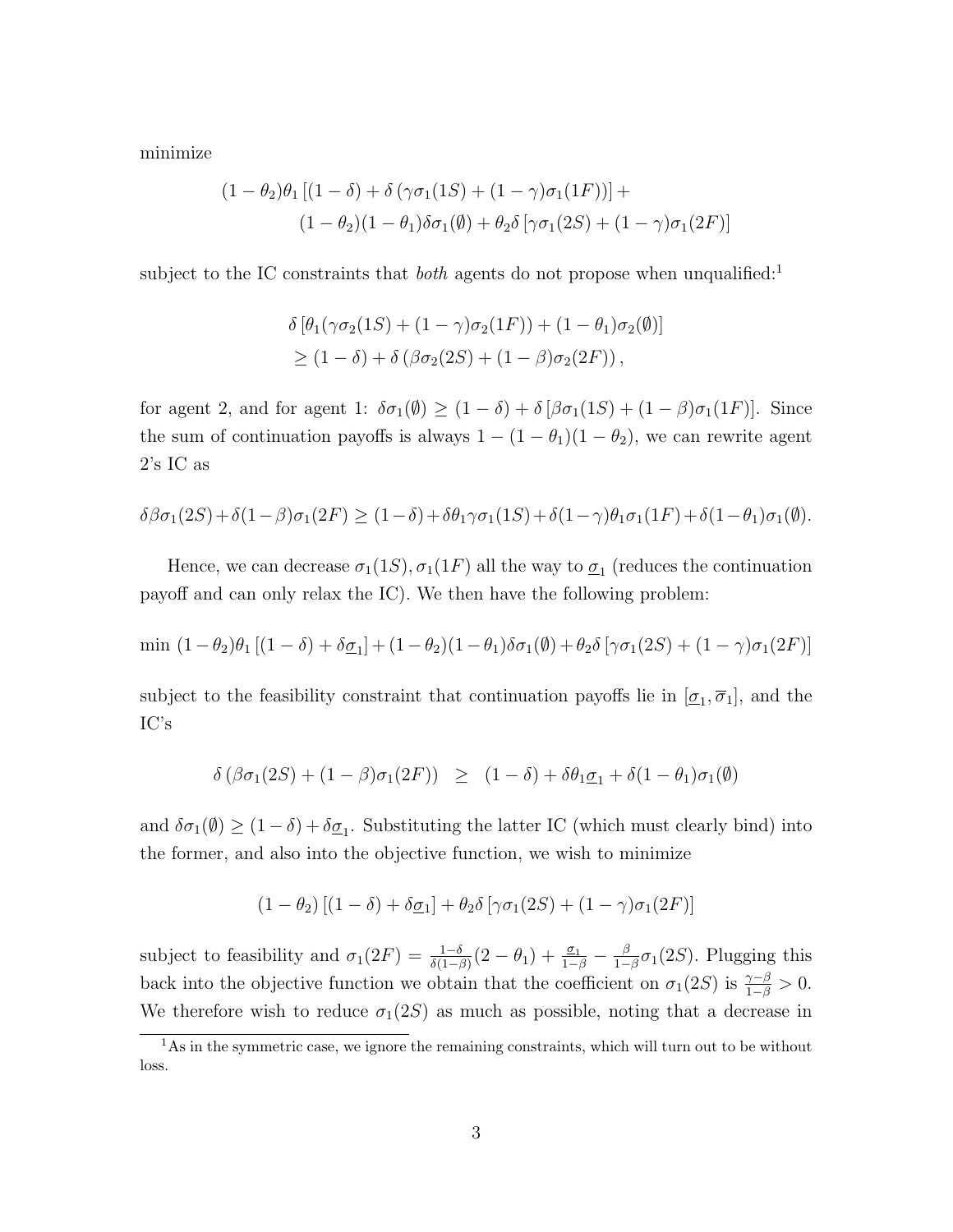$\sigma_1(2S)$  yields an increase in  $\sigma_1(2F)$ . There are therefore two cases to consider:

Case 1.  $\sigma_1(2S) = \underline{\sigma}_1$  and  $\sigma_1(2F) = \frac{1-\delta}{\delta(1-\beta)}(2-\theta_1) + \underline{\sigma}_1 \leq \overline{\sigma}_1$ . In this case it must hold that  $\overline{\sigma}_1 - \underline{\sigma}_1 \geq \frac{1-\delta}{\delta(1-\beta)}$  $\frac{1-\delta}{\delta(1-\beta)}(2-\theta_1)$ . Setting  $\underline{\sigma}_1$  equal to the objective in the minimization problem, we obtain  $\underline{\sigma}_1 = (1 - \theta_2) + \theta_2 \frac{1 - \gamma}{1 - \beta}$  $\frac{1-\gamma}{1-\beta}(2-\theta_1)$ . The necessary condition for Case 1 is therefore:

$$
(1 - \theta_2) + \theta_2 \frac{1 - \gamma}{1 - \beta} (2 - \theta_1) + \frac{1 - \delta}{\delta (1 - \beta)} (2 - \theta_1) \le \overline{\sigma}_1.
$$

To check when it is satisfied, we will consider later below the problem of maximizing 1's continuation payoff.

Case 2.  $\sigma_1(2F) = \overline{\sigma}_1$  and  $\sigma_1(2S) = \frac{1-\delta}{\delta\beta}(2-\theta_1) + \frac{\sigma_1}{\beta} - \frac{1-\beta}{\beta}$  $\frac{-\beta}{\beta}\overline{\sigma}_1 \in [\underline{\sigma}_1,\overline{\sigma}_1]$ . Setting  $\underline{\sigma}_1$  equal to the objective in the minimization problem, we obtain that

$$
\underline{\sigma}_1 = \frac{(1-\delta)\left[ (1-\theta_2) + \theta_2 \frac{\gamma}{\beta} (2-\theta_1) \right] - \delta \theta_2 \overline{\sigma}_1 \left[ \frac{\gamma-\beta}{\beta} \right]}{1-\delta \left[ (1-\theta_2) + \theta_2 \frac{\gamma}{\beta} \right]}.
$$
(S.1)

**Step 2. Deriving**  $\overline{\sigma}_1$ **.** We now maximize 1's continuation payoff. Suppose first that this occurs when 1 is discerning. We maximize

$$
\theta_1 [(1 - \delta) + \delta (\gamma \sigma_1 (1S) + (1 - \gamma) \sigma_1 (1F))]
$$
  
+ (1 -  $\theta_1$ ) $\delta$  [ $\theta_2$ ( $\gamma \sigma_1 (2S)$  + (1 -  $\gamma$ ) $\sigma_1 (2F)$  ) + (1 -  $\theta_2$ ) $\sigma_1$ ( $\emptyset$ )]

subject to the IC that neither agent wants to propose when unqualified:

$$
\delta [\theta_2(\gamma \sigma_1(2S) + (1 - \gamma)\sigma_1(2F)) + (1 - \theta_2)\sigma_1(\emptyset)] \ge (1 - \delta) + \delta (\beta \sigma_1(1S) + (1 - \beta)\sigma_1(1F))
$$
  

$$
\delta \sigma_2(\emptyset) \ge (1 - \delta) + \delta (\beta \sigma_2(2S) + (1 - \beta)\sigma_2(2F))
$$

and  $\sigma_1 \in [\underline{\sigma}_1, \overline{\sigma}_1]$ . Using the fact that continuation payoffs following each event must sum to  $1-(1-\theta_1)(1-\theta_2)$ , we rewrite agent 2's IC as  $\delta(\beta\sigma_1(2S) + (1-\beta)\sigma_1(2F)) \ge$  $(1 - \delta) + \delta \sigma_1(\emptyset)$ . Setting  $\sigma_1(2S), \sigma_1(2F) = \overline{\sigma}_1$  (increases objective and only relaxes IC), we wish to maximize

$$
\theta_1 \left[ (1-\delta) + \delta \left( \gamma \sigma_1(1S) + (1-\gamma) \sigma_1(1F) \right) \right] + (1-\theta_1)\theta_2 \delta \overline{\sigma}_1 + (1-\theta_1)(1-\theta_2) \delta \sigma_1(\emptyset)
$$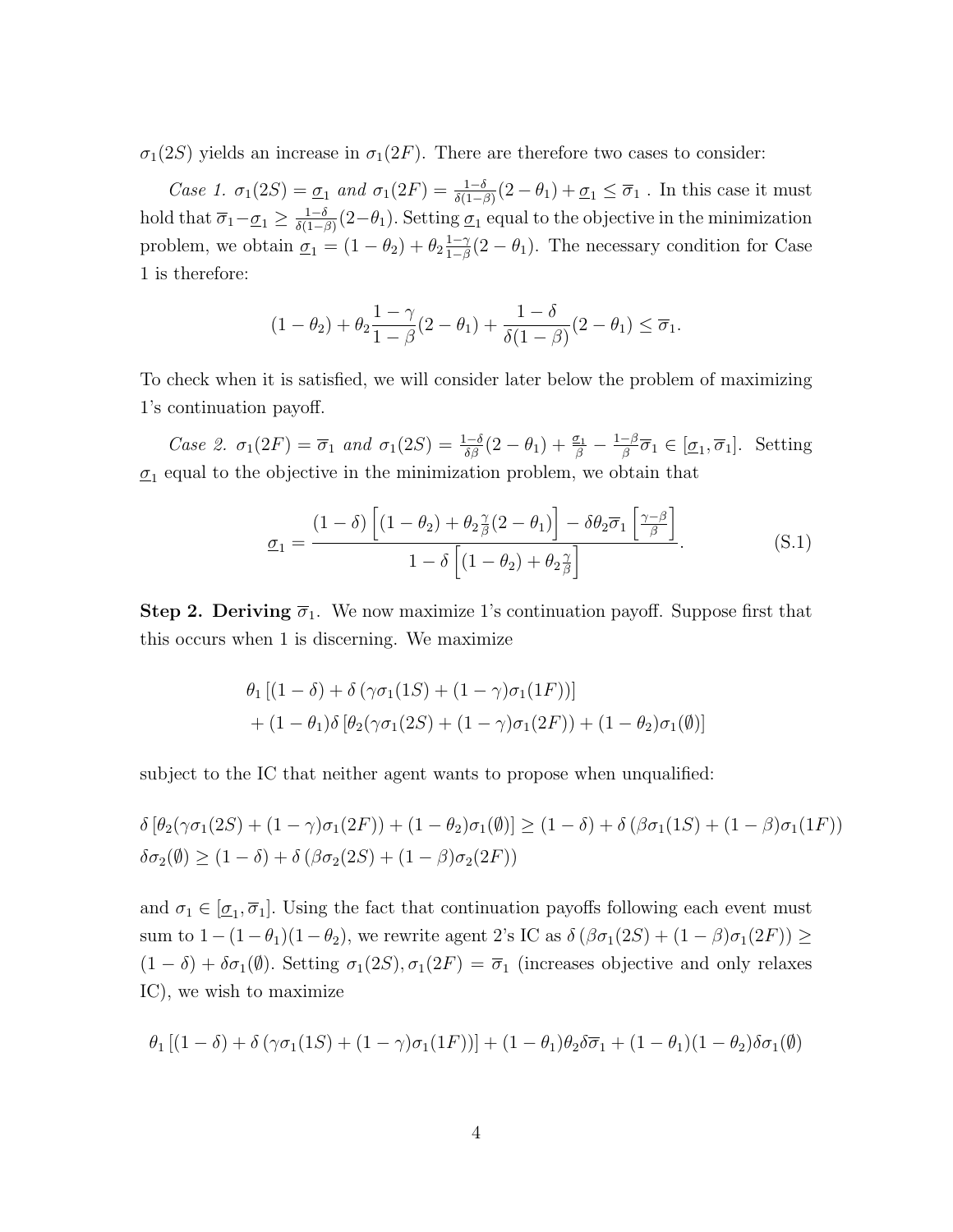subject to feasibility,

$$
\delta\theta_2\overline{\sigma}_1 + (1-\theta_2)\delta\sigma_1(\emptyset) \geq (1-\delta) + \delta(\beta\sigma_1(1S) + (1-\beta)\sigma_1(1F)),
$$

and  $\delta\overline{\sigma}_1 \geq (1-\delta) + \delta\sigma_1(\emptyset)$ . Since the latter must bind, plugging into the other the first IC, we obtain  $\delta\overline{\sigma}_1 \geq (1-\delta)(2-\theta_2) + \delta(\beta\sigma_1(1S) + (1-\beta)\sigma_1(1F))$ , which clearly must bind. Therefore the objective of maximization becomes:

$$
(1 - \delta) (\theta_1 - (1 - \theta_1)(1 - \theta_2)) + \theta_1 \delta (\gamma \sigma_1 (1S) + (1 - \gamma) \sigma_1 (1F)) + (1 - \theta_1) \delta \overline{\sigma}_1.
$$

To solve the maximization problem, we must increase  $\sigma_1(1S)$  as much as possible (intuitively, increase agent 1's payoff when he is discerning and succeeds), and run into two cases:

Case 3.  $\sigma_1(1S) = \overline{\sigma}_1$  and  $\sigma_1(1F) = \overline{\sigma}_1 - \frac{(1-\delta)}{\delta(1-\beta)}$  $\frac{(1-\delta)}{\delta(1-\beta)}(2-\theta_2) \geq \underline{\sigma}_1$ . Setting  $\overline{\sigma}_1$  equal to the objective in the maximization,  $\overline{\sigma}_1 = \theta_1(2-\theta_2)\frac{\gamma-\beta}{1-\beta} - (1-\theta_2)$ . So the necessary condition is

$$
\theta_1(2-\theta_2)\frac{\gamma-\beta}{1-\beta}-(1-\theta_2)-\frac{(1-\delta)}{\delta(1-\beta)}(2-\theta_2)\geq \underline{\sigma}_1.
$$

Case 4.  $\sigma_1(1F) = \underline{\sigma}_1$  and  $\sigma_1(1S) = \frac{\overline{\sigma}_1}{\beta} - \frac{(1-\beta)\underline{\sigma}_1}{\beta} - \frac{1-\delta}{\delta\beta}(2-\theta_2) \in [\underline{\sigma}_1, \overline{\sigma}_1]$ . Plugging into the objective yields,

$$
\overline{\sigma}_1 = \frac{(1-\delta)\left(\theta_1 - (1-\theta_1)(1-\theta_2) - \theta_1(2-\theta_2)\frac{\gamma}{\beta}\right) - \delta\underline{\sigma}_1\theta_1\left(\frac{\gamma}{\beta} - 1\right)}{1 - \delta\left(\theta_1\frac{\gamma}{\beta} + (1-\theta_1)\right)}.
$$
(S.2)

 $\text{Since } \theta_1 - (1 - \theta_1)(1 - \theta_2) - \theta_1(2 - \theta_2)\frac{\gamma}{\beta} < 0 \text{, it must be that } 1 - \delta \left(\theta_1 \frac{\gamma}{\beta} + (1 - \theta_1)\right) < 0.$ 

Step 3. Combining cases 1 and 3. From Case 3,  $\overline{\sigma}_1 = (\theta_1 - (1 - \theta_1)(1 - \theta_2))$  –  $\theta_1(2-\theta_2)\frac{1-\gamma}{1-\beta}$  $\frac{1-\gamma}{1-\beta}$  and  $\overline{\sigma}_1 - \underline{\sigma}_1 \ge \frac{1-\delta}{\delta(1-\beta)}$  $\frac{1-\delta}{\delta(1-\beta)}(2-\theta_2)$ , and from Case 1 we have  $\underline{\sigma}_1 = (1-\theta_2) +$  $\theta_2 \frac{1-\gamma}{1-\beta}$  $\frac{1-\gamma}{1-\beta}(2-\theta_1)$  and  $\overline{\sigma}_1 - \underline{\sigma}_1 \ge \frac{1-\delta}{\delta(1-\beta)}$  $\frac{1-\delta}{\delta(1-\beta)}(2-\theta_1)$ . Therefore, we have

$$
\overline{\sigma}_1 - \underline{\sigma}_1 = 2 (\theta_1 + \theta_2 - \theta_1 \theta_2) \left( \frac{\gamma - \beta}{1 - \beta} \right) - 2 + \theta_1 \theta_2.
$$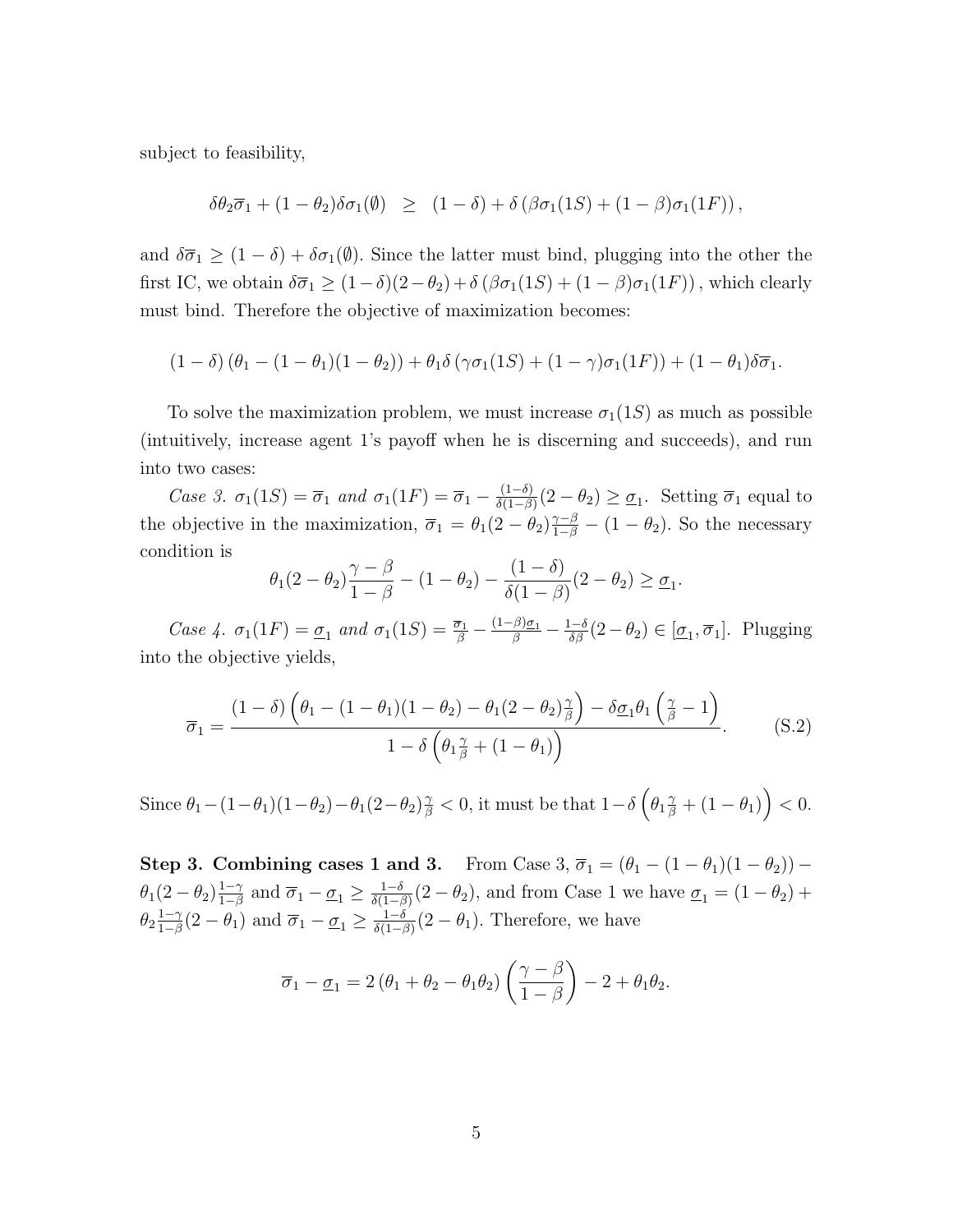And the combined necessary condition for the two cases is

$$
\delta \geq \max_{i \in \{1,2\}} \left\{ \frac{1}{\frac{g(\theta_1, \theta_2, \gamma, \beta)}{2 - \theta_i} + 1} \right\},
$$
\n(S.3)

where  $g(\theta_1, \theta_2, \gamma, \beta) = 2 (\theta_1 + \theta_2 - \theta_1 \theta_2) (\gamma - \beta) - (1 - \beta)(2 - \theta_1 \theta_2)$ . Note that the effective constraint is the one with the smaller  $\theta_1$ .

Assume first that  $\theta_1 \leq \theta_2$ . We want to verify that the necessary constraint for the candidate equilibrium (proposing only when qualified) is more restrictive than the one for MLR, i.e., that

$$
\frac{2-\theta_1}{g(\theta_1,\theta_2,\gamma,\beta)+2-\theta_1} > \frac{1}{\beta+(\theta_1+\theta_2)(\gamma-\beta)}.
$$

This inequality holds if and only if  $(\theta_2 - \theta_1)(\gamma - \beta) > -(1 - \beta)(1 - \theta_2)$ , which holds since  $\gamma > \beta$ . The analogous argument holds for  $\theta_1 > \theta_2$ . It follows that indeed the necessary conditions of cases 1 and 3 are more stringent than the condition that assures that MLR is a PPE.

Step 4. Combining cases 2 and 4. From Case 2 we have (S.1) and from Case 4 we have (S.2). Combining the two yields:

$$
\overline{\sigma}_1 - \underline{\sigma}_1 = \frac{(1-\delta) \left[ 2 (\theta_1 + \theta_2 - \theta_1 \theta_2) \left( \frac{\gamma}{\beta} - 1 \right) + 2 - \theta_1 \theta_2 \right]}{\delta(\theta_1 + \theta_2) \left( \frac{\gamma}{\beta} - 1 \right) - (1-\delta)},
$$

and the necessary conditions for these two cases reduce to

$$
\max_{i\in\{1,2\}}\left\{\frac{(1-\delta)(2-\theta_i)}{\delta}\right\}\leq \overline{\sigma}_1-\overline{\sigma}_1\leq \min_{i\in\{1,2\}}\left\{\frac{(1-\delta)(2-\theta_i)}{\delta(1-\beta)}\right\}.
$$

Suppose first that  $\theta_2 \geq \theta_1$ . Then it suffices to check the upper bound  $\frac{(1-\delta)(2-\theta_2)}{\delta(1-\beta)}$ and the lower bound  $\frac{(1-\delta)(2-\theta_1)}{\delta}$ . Starting with the upper bound:

$$
\overline{\sigma}_1 - \underline{\sigma}_1 = \frac{(1-\delta) \left[ 2 (\theta_1 + \theta_2 - \theta_1 \theta_2) \left( \frac{\gamma}{\beta} - 1 \right) + 2 - \theta_1 \theta_2 \right]}{\delta(\theta_1 + \theta_2) \left( \frac{\gamma}{\beta} - 1 \right) - (1-\delta)} \le \frac{(1-\delta)(2-\theta_2)}{\delta(1-\beta)}
$$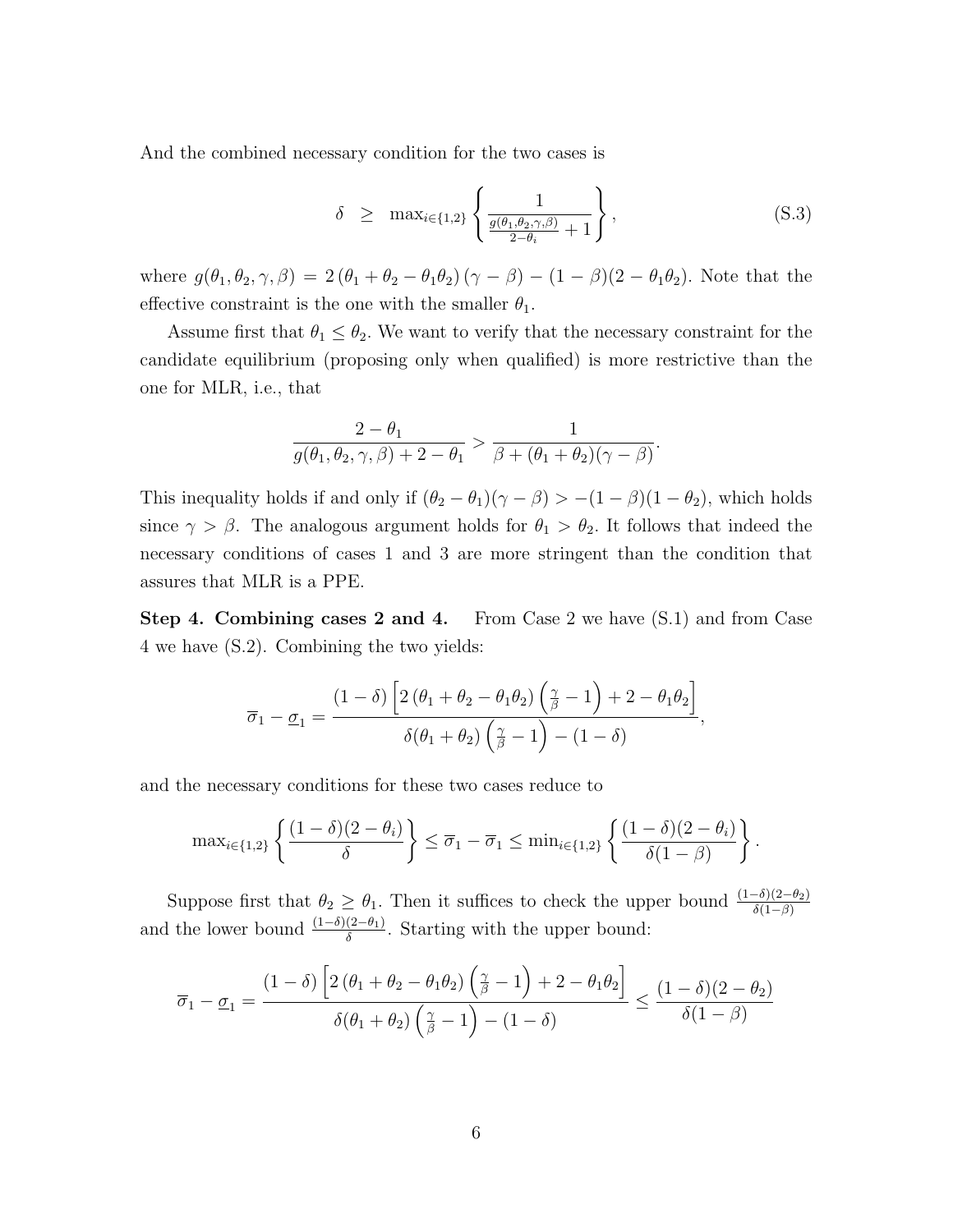which can be rewritten as

$$
\delta \geq \frac{2-\theta_2}{\left(\frac{\gamma}{\beta}-1\right)\left[\left(2-\theta_2\right)\left(\theta_1+\theta_2\right)-\left(1-\beta\right)2\left(\theta_1+\theta_2-\theta_1\theta_2\right)\right]+\left(2-\theta_2\right)-\left(1-\beta\right)\left(2-\theta_1\theta_2\right)}.
$$

We want to show that that this constraint is more restrictive than the one for MLR. That is, that the RHS of the last inequality is greater than  $\frac{1}{\beta+(\theta_1+\theta_2)(\gamma-\beta)}$ . After some algebra, it can be shown that this is equivalent to  $(\theta_2 - \theta_1)_\beta^{\gamma}$  $\frac{\gamma}{\beta}(\beta - 1) < (1 - \theta_2)(1 - \beta),$ which is clearly satisfied since the LHS is negative. So for  $\theta_2 \ge \theta_1$  it must be that the combination of cases 2 and 4 hold only under conditions more restrictive than the equilibrium condition for MLR; equivalently, the condition for the existence of a first-best equilibrium (there is no need to check the lower bound).

Next suppose  $\theta_2 < \theta_1$ . Then it suffices to check the upper bound  $\frac{(1-\delta)(2-\theta_1)}{\delta(1-\beta)}$  and the lower bound  $\frac{(1-\delta)(2-\theta_2)}{\delta}$ . As before, we start with the upper bound:

$$
\overline{\sigma}_1 - \underline{\sigma}_1 = \frac{(1-\delta) \left[ 2 (\theta_1 + \theta_2 - \theta_1 \theta_2) \left( \frac{\gamma}{\beta} - 1 \right) + 2 - \theta_1 \theta_2 \right]}{\delta(\theta_1 + \theta_2) \left( \frac{\gamma}{\beta} - 1 \right) - (1-\delta)} \le \frac{(1-\delta)(2-\theta_1)}{\delta(1-\beta)}
$$

,

or equivalently

$$
\delta \ge \frac{2-\theta_1}{(2-\theta_1)(\theta_1+\theta_2)\left(\frac{\gamma}{\beta}-1\right)+(2-\theta_1)-(1-\beta)\left[2(\theta_1+\theta_2-\theta_1\theta_2)\left(\frac{\gamma}{\beta}-1\right)+2-\theta_1\theta_2\right]}.
$$
\n(S.4)

We therefore want to show that the RHS of this last inequality is greater than 1  $\frac{1}{\beta+(\theta_1+\theta_2)(\gamma-\beta)}$ . This is equivalent to the inequality  $(1-\beta)(1-\theta_1) > \frac{\gamma}{\beta}$  $\frac{\gamma}{\beta}\left(\theta_{1}-\theta_{2}\right)\left(\beta-1\right),$ which holds since the RHS is negative. It follows that the conditions for cases 2 and 4 are more stringent than the condition for attaining the first-best in PPE.

Step 5. Combining cases 1 and 4. From Case 1 we have  $\sigma_1 = (1 - \theta_2) +$  $\theta_2 \frac{1-\gamma}{1-\beta}$  $\frac{1-\gamma}{1-\beta}(2-\theta_1)$ , and  $\overline{\sigma}_1 - \underline{\sigma}_1 \ge \frac{1-\delta}{\delta(1-\beta)}$  $\frac{1-\delta}{\delta(1-\beta)}(2-\theta_1)$ , and from Case 4 we have

$$
\overline{\sigma}_1 = \frac{(1-\delta)\left((1-\theta_1)(1-\theta_2)-\theta_1+\theta_1(2-\theta_2)\frac{\gamma}{\beta}\right)+\delta\underline{\sigma}_1\theta_1\left(\frac{\gamma}{\beta}-1\right)}{\delta\left(\theta_1\frac{\gamma}{\beta}+(1-\theta_1)\right)-1}
$$
(S.5)

and  $\overline{\sigma}_1 - \underline{\sigma}_1 \in \left[\frac{(1-\delta)(2-\theta_2)}{\delta}\right]$  $\frac{(2-\theta_2)}{\delta}, \frac{(1-\delta)(2-\theta_2)}{\delta(1-\beta)}$  $\frac{-\delta(2-\theta_2)}{\delta(1-\beta)}$ . Combining these, we get the necessary condi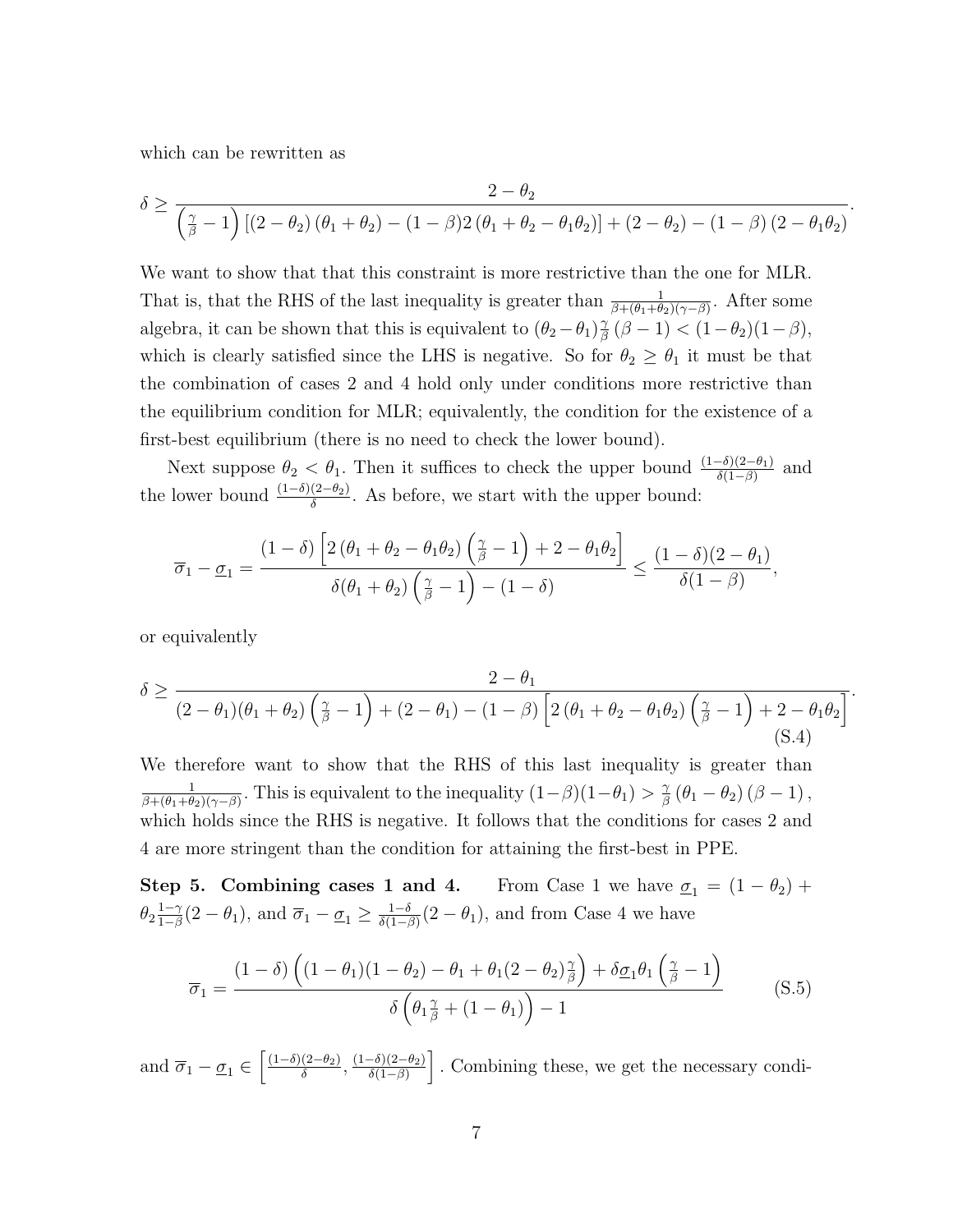tion

$$
\frac{(2-\theta_1)[1-\theta_2(\frac{\gamma-\beta}{1-\beta})]-\theta_1+\theta_1(2-\theta_2)\frac{\gamma}{\beta}}{\delta\left(\theta_1\frac{\gamma}{\beta}+(1-\theta_1)\right)-1}\leq \frac{(2-\theta_2)}{\delta(1-\beta)}.
$$

Note that an implicit requirement for Case 4 is that  $\delta\left(\theta_1\frac{\gamma}{\beta} + (1-\theta_1)\right) - 1 > 0$ , since the numerator in the expression (S.5) is positive and hence the denominator must also be positive to guarantee  $\overline{\sigma}_1 > 0$ . Therefore, rearranging the necessary condition above yields:

$$
\delta \ge \frac{2 - \theta_2}{\theta_1 (2 - \theta_2)\gamma + (1 - \theta_1)(2 - \theta_2) + \theta_2 (2 - \theta_1)(\gamma - \beta) - 2(1 - \beta)(1 - \theta_1)}.
$$
 (S.6)

We want to show that the RHS of (S.6) is greater than  $\frac{1}{\beta+(\theta_1+\theta_2)(\gamma-\beta)}$ . The last inequality, after some algebra, is equivalent to  $(1 - \beta) - \theta_1(1 - \gamma) - (\gamma - \beta)\theta_2 > 0$ , which clearly holds.

Step 6. Combining cases 2 and 3. From Case 3 we have

$$
\overline{\sigma}_1 = (\theta_1 - (1 - \theta_1)(1 - \theta_2)) - \theta_1(2 - \theta_2)\frac{1 - \gamma}{1 - \beta}
$$

and  $\overline{\sigma}_1 - \underline{\sigma}_1 \geq \frac{1-\delta}{\delta(1-\delta)}$  $\frac{1-\delta}{\delta(1-\beta)}(2-\theta_2)$ , and from Case 2 we have (S.1) and  $\overline{\sigma}_1 - \underline{\sigma}_1 \in$  $\left(1-\delta\right)(2-\theta_1)$  $\frac{(2-\theta_1)}{\delta}, \frac{(1-\delta)(2-\theta_1)}{\delta(1-\beta)}$  $\left[\frac{\delta(2-\theta_1)}{\delta(1-\beta)}\right]$ . Solving for  $\overline{\sigma}_1 - \underline{\sigma}_1$ , we get

$$
\overline{\sigma}_1 - \underline{\sigma}_1 = (1 - \delta) \frac{2(1 - \theta_2) + \frac{\gamma}{\beta} \theta_2 (2 - \theta_1) - \theta_1 (2 - \theta_2) \frac{\gamma - \beta}{1 - \beta}}{\delta \left[ (1 - \theta_2) + \theta_2 \frac{\gamma}{\beta} \right] - 1}.
$$

One necessary condition is therefore:

$$
\frac{2(1-\theta_2)+\frac{\gamma}{\beta}\theta_2(2-\theta_1)-\theta_1(2-\theta_2)\frac{\gamma-\beta}{1-\beta}}{\delta\left[(1-\theta_2)+\theta_2\frac{\gamma}{\beta}\right]-1}\leq \frac{(2-\theta_1)}{\delta(1-\beta)}.
$$

Suppose first that  $\delta \left[ (1 - \theta_2) + \theta_2 \frac{\gamma}{\beta} \right]$  $\left[\frac{\gamma}{\beta}\right] - 1 > 0$ , i.e.,  $\delta > \frac{1}{(1-\theta_2)+\theta_2\frac{\gamma}{\beta}}$ . Then after some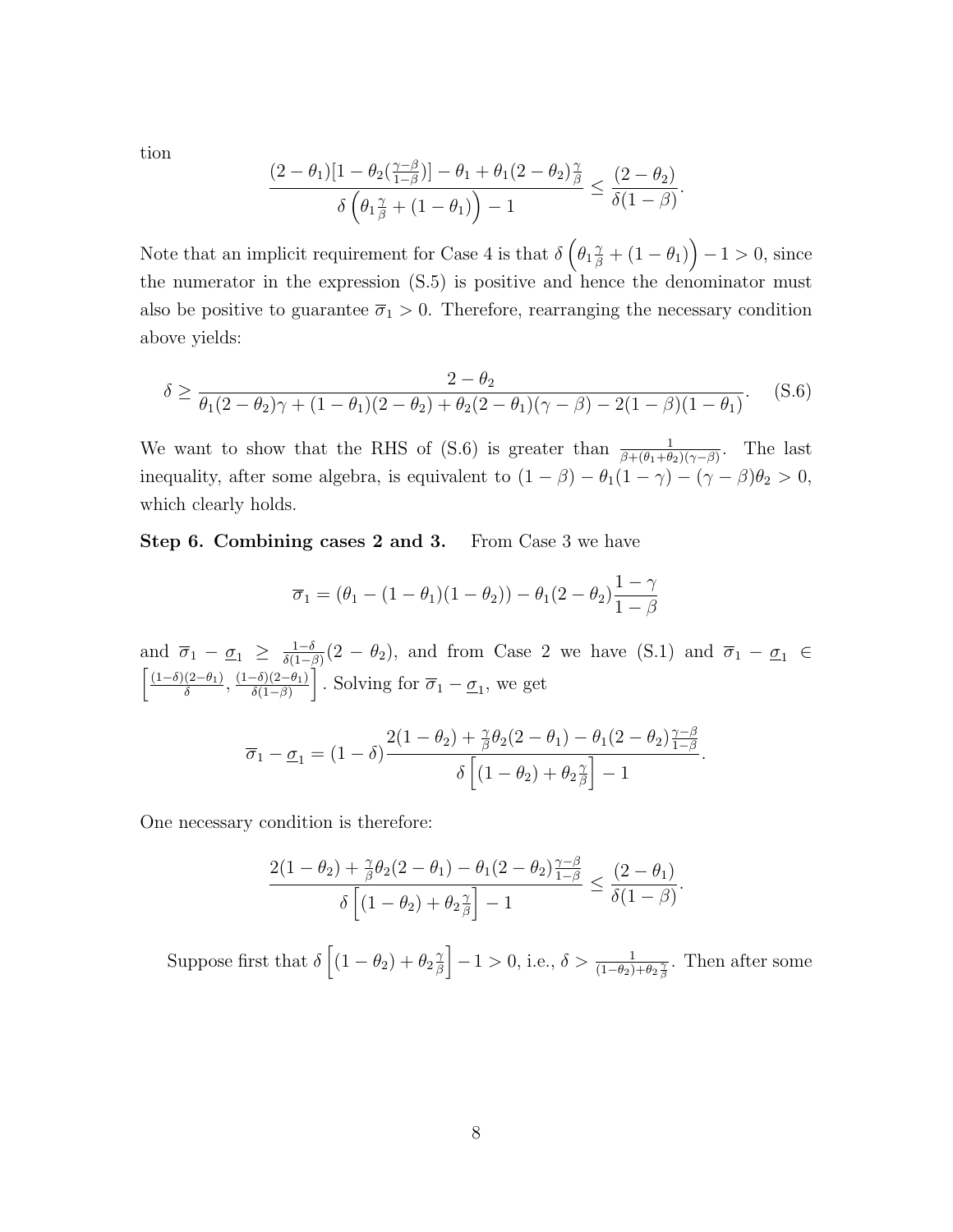algebra we obtain that the necessary condition can be rewritten as

$$
\begin{aligned} 2-\theta_1 &\leq \delta\Big((2-\theta_1)(1-\theta_2)+(2-\theta_1)\theta_2\frac{\gamma}{\beta}+\theta_1(2-\theta_2)(\gamma-\beta)-(1-\beta)2(1-\theta_2)\\ &\quad -\frac{\gamma}{\beta}\theta_2(2-\theta_1)+\gamma\theta_2(2-\theta_1)\Big). \end{aligned}
$$

Note that if the RHS is negative, we are done, since a necessary condition for cases 2 and 3 cannot be satisfied. We can therefore divide to obtain

$$
\delta \ge \frac{2 - \theta_1}{(2 - \theta_1)(1 - \theta_2) + \theta_1(2 - \theta_2)(\gamma - \beta) - (1 - \beta)2(1 - \theta_2) + \gamma \theta_2(2 - \theta_1)}.
$$
 (S.7)

We want to show that the RHS of (S.7) is greater than  $\frac{1}{\beta+(\theta_1+\theta_2)(\gamma-\beta)}$ . This inequality reduces to  $(1 - \beta) - (\gamma - \beta)\theta_1 - \theta_2(1 - \gamma) > 0$ , which holds since  $(1 - \beta) - (\gamma - \beta)\theta_1$  $\beta$ ) $\theta_1 - \theta_2(1 - \gamma) > (1 - \beta) - (\gamma - \beta) - (1 - \gamma) = 0$ . It remains to consider the case  $\delta \left[ (1 - \theta_2) + \theta_2 \frac{\gamma}{\beta} \right]$  $\left[\frac{\gamma}{\beta}\right] - 1 < 0$ , i.e.,  $\delta < \frac{1}{(1-\theta_2)+\theta_2\frac{\gamma}{\beta}}$ . Recall that another necessary condition for cases 2 and 3 is that

$$
\overline{\sigma}_1 - \underline{\sigma}_1 = \frac{2(1-\theta_2) + \frac{\gamma}{\beta}\theta_2(2-\theta_1) - \theta_1(2-\theta_2)\frac{\gamma-\beta}{1-\beta}}{\delta\left[(1-\theta_2) + \theta_2\frac{\gamma}{\beta}\right] - 1} \ge \frac{(2-\theta_1)}{\delta}.
$$

Rearranging, since  $\delta \left[ (1 - \theta_2) + \theta_2 \frac{2}{\beta} \right]$  $\left[\frac{\gamma}{\beta}\right] - 1 < 0$ , we get

$$
2 - \theta_1 \leq \delta \theta_1 \left( (2 - \theta_2) \frac{\gamma - \beta}{1 - \beta} - (1 - \theta_2) \right).
$$

If  $(2-\theta_2)\frac{\gamma-\beta}{1-\beta}-(1-\theta_2)<0$ , we are done. Assuming  $(2-\theta_2)\frac{\gamma-\beta}{1-\beta}-(1-\theta_2)>0$ , we get

$$
\frac{2 - \theta_1}{\theta_1 \left[ (2 - \theta_2) \frac{\gamma - \beta}{1 - \beta} - (1 - \theta_2) \right]} \le \delta.
$$
\n(S.8)

We therefore get a contradiction if we show that

$$
\frac{2 - \theta_1}{\theta_1 \left[ (2 - \theta_2) \frac{\gamma - \beta}{1 - \beta} - (1 - \theta_2) \right]} > \frac{1}{(1 - \theta_2) + \theta_2 \frac{\gamma}{\beta}}
$$
(S.9)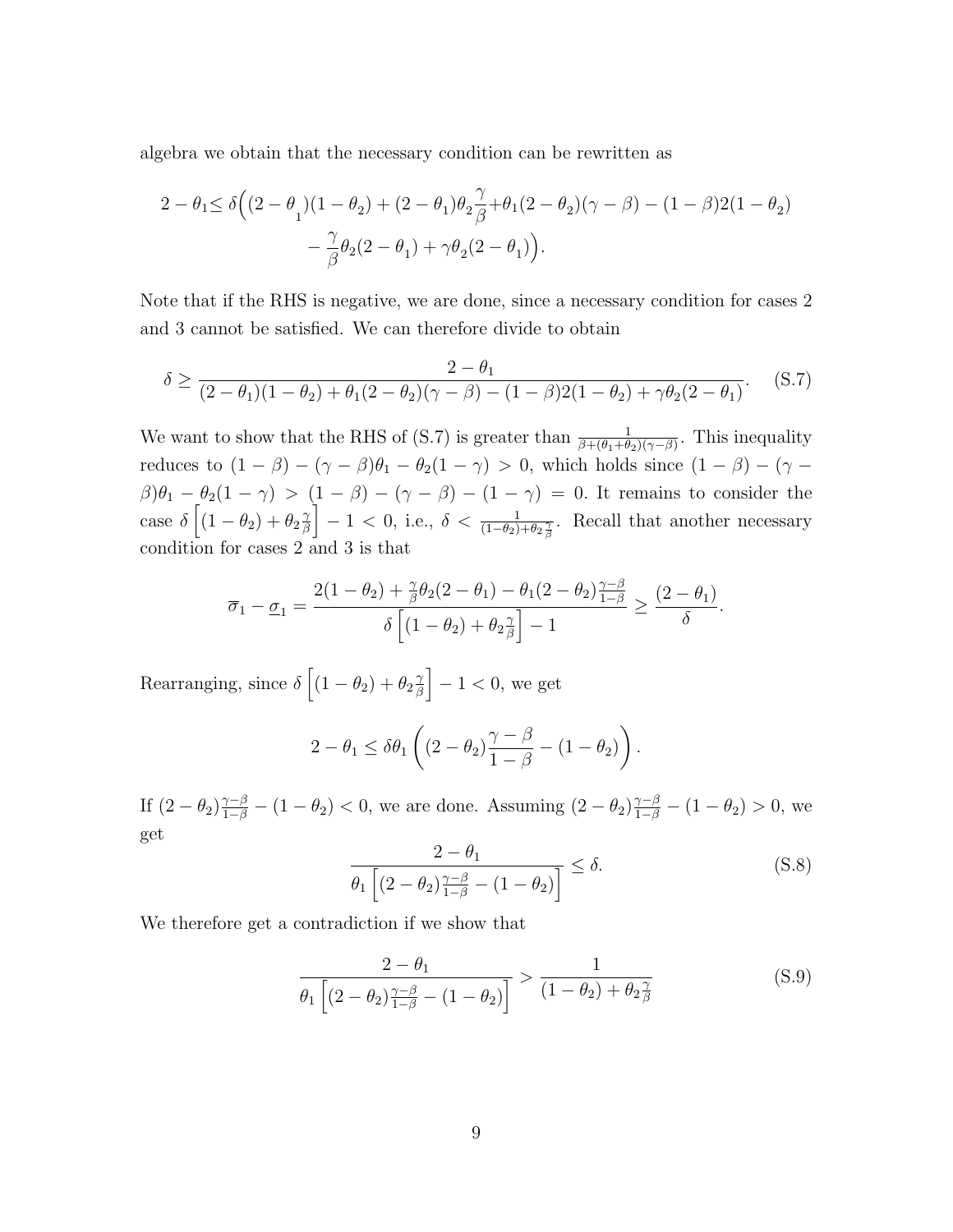since this, together with (S.8), contradicts  $\delta < \frac{1}{(1-\theta_2)+\theta_2\frac{\gamma}{\beta}}$ . Indeed, (S.9) simplifies to

$$
(2 - \theta_2) \left(1 - \theta_1 \frac{\gamma - \beta}{1 - \beta}\right) + \theta_2 \left((2 - \theta_1)\frac{\gamma}{\beta} - 1\right) > 0,
$$

which holds since  $1 - \theta_1 \frac{\gamma - \beta}{1 - \beta} > 0$  and  $(2 - \theta_1) \frac{\gamma}{\beta} - 1 > 0$ .

## Step 7. Verifying the postulated configuration of roles.

**Claim 1.**  $\underline{\sigma}_1$  is attained when agent 1 is last-resort.

**Proof.** Assume, by contradiction, that  $\underline{\sigma}_1$  is attained when agent 1 is discerning,

$$
\underline{\sigma}_1 \ge \min \theta_1 [(1 - \delta) + \delta (\gamma \sigma_1^D (1S) + (1 - \gamma) \sigma_1^D (1F))
$$
  
+ 
$$
(1 - \theta_1) \delta (\theta_2 (\gamma \sigma_1^D (2S) + (1 - \gamma) \sigma_1^D (2F)) + (1 - \theta_2) \sigma_1^D (\emptyset)).
$$

The IC constraint of agent 1 for not proposing when unqualified is:

$$
\delta \left( \theta_2 \left( \gamma \sigma_1^D(2S) + (1 - \gamma) \sigma_1^D(2F) \right) + (1 - \theta_2) \sigma_1^D(\emptyset) \right) \geq (1 - \delta) + \delta \left( \beta \sigma_1^D(1S) + (1 - \beta) \sigma_1^D(1F) \right).
$$

Hence, we must have:

$$
\theta_1 \left( (1 - \delta) + \delta \left( \gamma \sigma_1^D (1S) + (1 - \gamma) \sigma_1^D (1F) \right) \right) \n+ (1 - \theta_1) \delta \left( \theta_2 \left( \gamma \sigma_1^D (2S) + (1 - \gamma) \sigma_1^D (2F) \right) + (1 - \theta_2) \sigma_1^D (\emptyset) \right) \n\geq \theta_1 \left( (1 - \delta) + \delta \left( \gamma \sigma_1^D (1S) + (1 - \gamma) \sigma_1^D (1F) \right) \right) \n+ (1 - \theta_1) \left( (1 - \delta) + \delta \left( \beta \sigma_1^D (1S) + (1 - \beta) \sigma_1^D (1F) \right) \right) \geq (1 - \delta) + \delta \underline{\sigma}_1.
$$

But this implies that  $\underline{\sigma}_1 \geq (1 - \delta) + \delta \underline{\sigma}_1$  or that  $\underline{\sigma}_1 \geq 1$ , a contradiction.

Claim 2.  $\overline{\sigma}_1$  is attained when agent 1 is discerning.

**Proof.** Assume, by contradiction, that  $\overline{\sigma}_1$  is attained when agent 1 is last-resort. Then

$$
\overline{\sigma}_1 \le \max(1 - \theta_2) \left( \theta_1 \left( (1 - \delta) + \delta \left( \gamma \sigma_1^{LR}(1S) + (1 - \gamma) \sigma_1^{LR}(1F) \right) \right) + \delta (1 - \theta_1) \sigma_1^{LR}(\emptyset) \right) + \delta \theta_2 \left( \gamma \sigma_1^{LR}(2S) + (1 - \gamma) \sigma_1^{LR}(2F) \right)
$$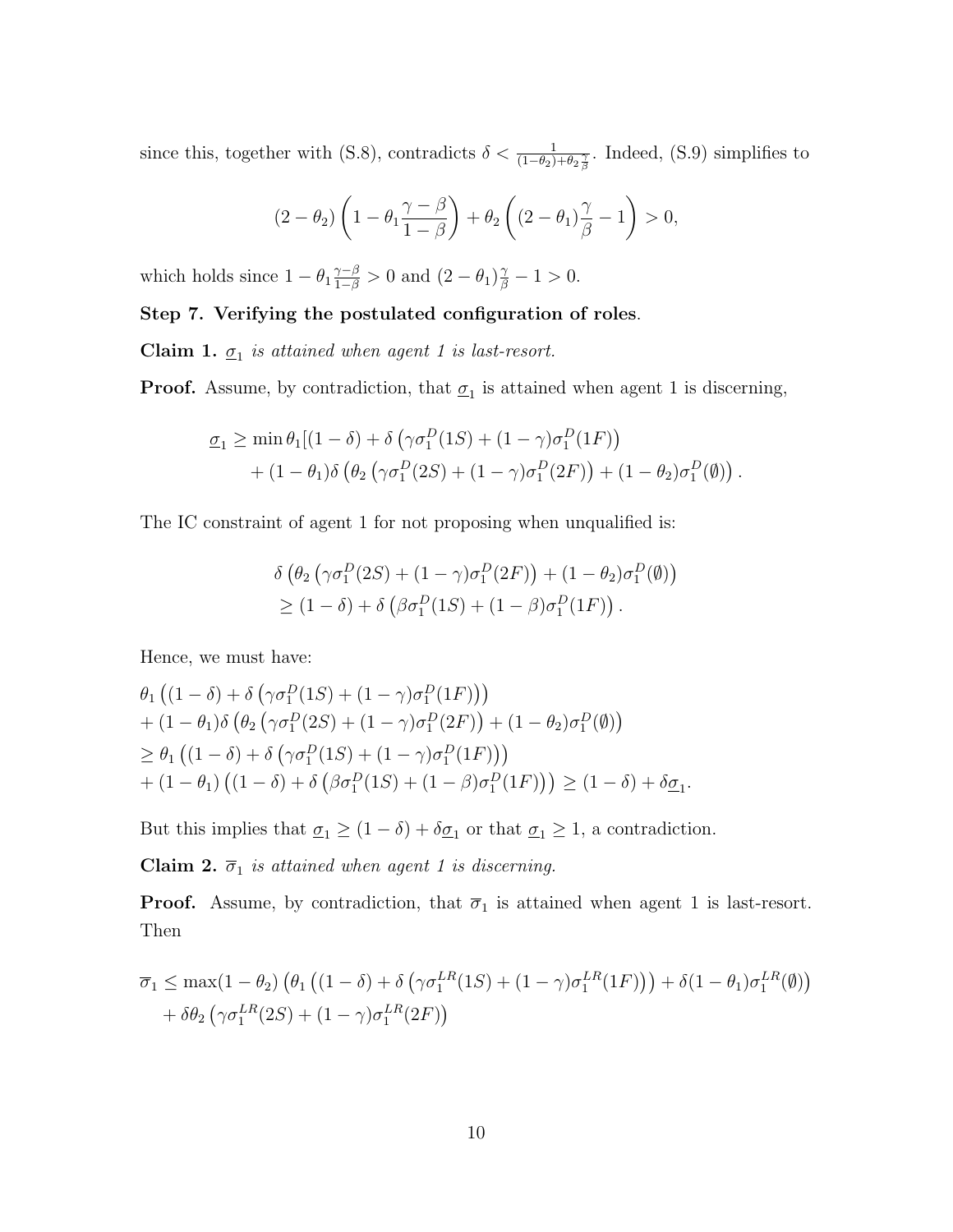The IC constraint of the discerning agent 2 for not proposing when unqualified is:

$$
(1-\delta)+\delta \left(\beta \sigma_2^D(2S) + (1-\beta) \sigma_2^D(2F)\right) \leq \delta \theta_1 \left(\gamma \sigma_2^D(1S) + (1-\gamma) \sigma_2^D(1F)\right) + \delta (1-\theta_1) \sigma_2^D(\emptyset).
$$

Since  $\sigma_1^{LR}(x) + \sigma_2^{D}(x) = 1$  for  $x \in \{1S, 1F, 2S, 2F\}$ , we can write this constraint as:

$$
(1-\delta)+\delta\theta_1\left(\gamma\sigma_1^{LR}(1S)+(1-\gamma)\sigma_1^{LR}(1F)\right)+\delta(1-\theta_1)\sigma_1^{LR}(\emptyset)\leq \delta\left(\beta\sigma_1^{LR}(2S)+(1-\beta)\sigma_1^{LR}(2F)\right).
$$

Therefore:

$$
(1 - \theta_2) \left( \theta_1 \left( (1 - \delta) + \gamma \delta \sigma_1^{LR}(1S) + (1 - \gamma) \delta \sigma_1^{LR}(1F) \right) + (1 - \theta_1) \delta \sigma_1^{LR}(\emptyset) \right)
$$
  
+ 
$$
\theta_2 \delta \left( \gamma \sigma_1^{LR}(2S) + (1 - \gamma) \sigma_1^{LR}(2F) \right)
$$
  

$$
\leq -(1 - \theta_2) (1 - \theta_1) (1 - \delta) + (1 - \theta_2) \delta \left( \beta \sigma_1^{LR}(2S) + (1 - \beta) \sigma_1^{LR}(2F) \right)
$$
  
+ 
$$
\theta_2 \delta \left( \gamma \sigma_1^{LR}(2S) + (1 - \gamma) \sigma_1^{LR}(2F) \right)
$$
  

$$
\leq \delta \overline{\sigma}_1.
$$

But this implies that  $\overline{\sigma}_1 \leq \delta \overline{\sigma}_1$  or  $1 \leq \delta$ .

This implies that if the principal's first-best cannot be attained in a PPE, then there cannot be a PPE where the agents propose if and only if they are qualified. It is straightforward to verify that none of the remaining cases lead to an expected stage-game payoff for the principal that is higher than that of the one-shot Nash.

# S.2 Non-existence of PPE where only qualified agents propose

**Proof of Proposition 8.** Recall the necessary conditions derived for the four cases in the proof of Lemma S.2 (inequalities (S.3)-(S.4)). When  $\theta_1 = \theta_2 = \theta$  the lower bound for cases  $(1+3)$ ,  $(2+3)$  and  $(1+4)$  are exactly the same, and lower than that of  $(2+4)$ . Hence, a necessary condition for this case is:

$$
\delta \ge \frac{1}{2\theta(\gamma-\beta)-(1-\beta)\left(\frac{2-\theta^2}{2-\theta}\right)+1}.
$$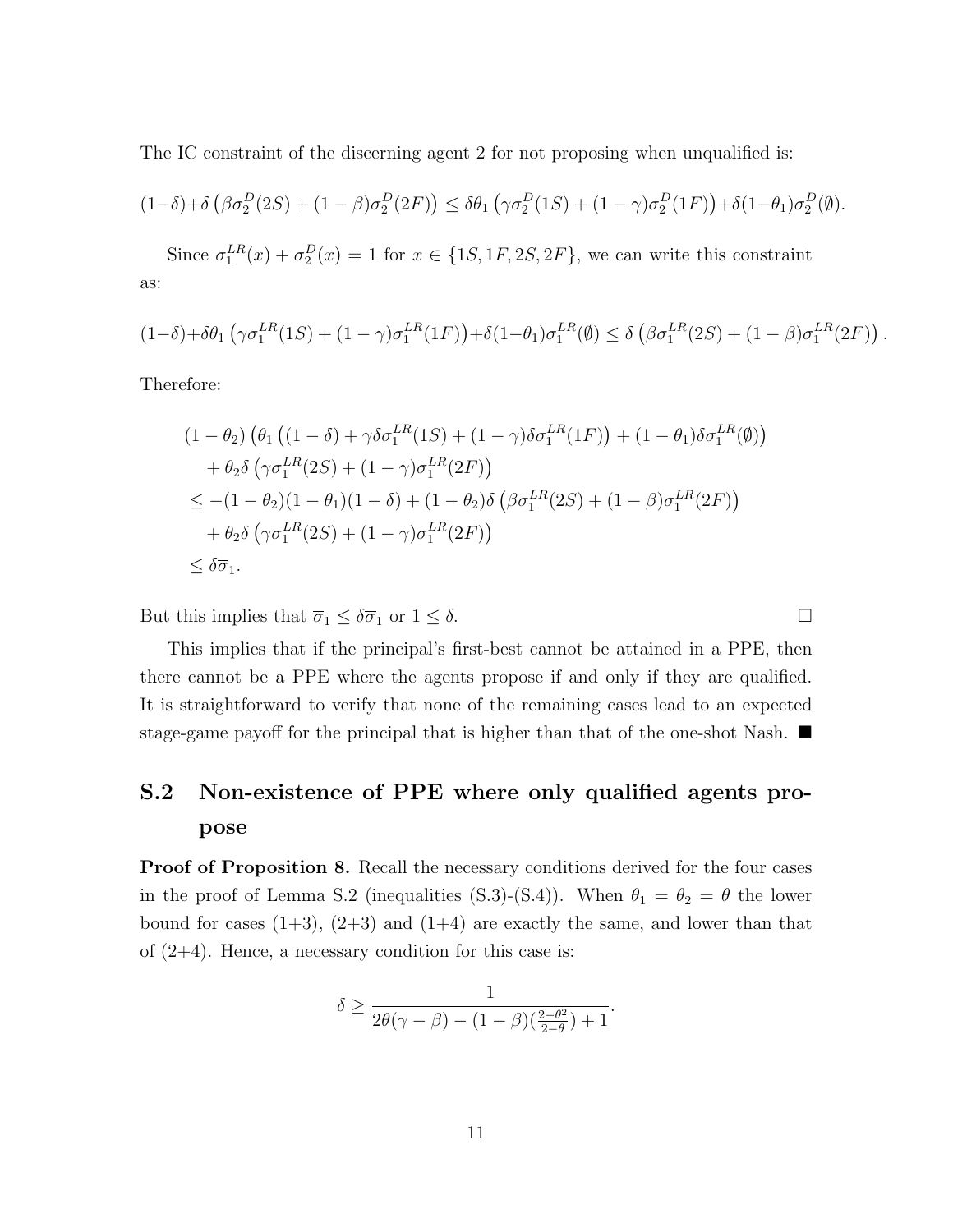This requires  $1 - \frac{1-\gamma}{1-\beta} > \frac{2-\theta^2}{2\theta(2-\theta)}$  $\frac{2-\theta^2}{2\theta(2-\theta)}$ . But since  $\frac{2-\theta^2}{2\theta(2-\theta)} > 1$ , this condition can never hold.  $\blacksquare$ 

#### S.3 General profit distributions

Recall the definitions of Q, U, y,  $\bar{y}$ ,  $\gamma^*$ ,  $\beta^*$ , and the adjusted-MLR strategy from the main text. We now examine how the punishment set  $Y$  should be chosen to sustain the equilibrium, when possible. Consider, for instance, the model with uncertain abilities in  $[\underline{\theta}, 1]^2$  that we characterized in Proposition 2. As seen from that result, the first-best is achievable in a belief-free equilibrium if and only if for all agents  $i$ ,

$$
\delta \ge \frac{1}{\beta^* + 2\underline{\theta}(\gamma^* - \beta^*)} = \frac{1}{1 - P_U(Y) + 2\underline{\theta}(P_U(Y) - P_Q(Y))}.
$$
 (S.10)

First, it is clear from  $(S.10)$  that the punishment set Y must be more likely for an unqualified agent than a qualified one (i.e.,  $\gamma^* > \beta^*$ ). Intuitively, incentive conditions would be impossible to satisfy if this were not the case. Moreover, the punishment set must be chosen so that the denominator in (S.10) is strictly larger than one, or equivalently:

$$
2\underline{\theta} > \frac{P_U(Y)}{P_U(Y) - P_Q(Y)} = \frac{P_U(Y)/P_Q(Y)}{P_U(Y)/P_Q(Y) - 1}.
$$
\n(S.11)

The smallest  $\theta$  for which this is possible is obtained by picking Y to maximize the likelihood ratio  $P_U(Y)/P_Q(Y)$  that the punishment set comes from an unqualified agent versus a qualified one. If there exists a profit level  $y$  in the support of  $B$  but not of G, then this ratio is made arbitrarily large by setting  $Y = [y - \varepsilon, y + \varepsilon]$  for small enough  $\varepsilon$ .

What happens when unqualified agents cannot be identified with certainty (i.e., the support of  $U$  is contained in the support of  $Q$ ? Suppose, for instance, that  $U$  and  $Q$  have continuous densities  $u$  and  $q$  satisfying the monotone likelihood ratio property, with  $u(y)/q(y)$  decreasing in y.<sup>2</sup> Assuming y is in the support of u, the maximum of  $P_U(Y)/P_Q(Y)$  can be shown to be  $\lim_{y\to y} u(y)/q(y)$ .<sup>3</sup> Hence a belief-free equilibrium achieves the first-best if  $2\theta > \frac{\lim_{y\to y} u(y)/q(y)}{\lim_{y\to y} u(y)/q(y)}$  $\frac{\lim_{y\to y} u(y)/q(y)}{\lim_{y\to y} u(y)/q(y)-1}$ . If the likelihood ratio goes to infinity

<sup>&</sup>lt;sup>2</sup>The case of probability mass functions  $u, q$  satisfying the monotone likelihood ratio property is similar.

<sup>&</sup>lt;sup>3</sup>For  $Y = [y, y]$ , we have  $\lim_{y\to y} P_U(Y)/P_Q(Y) = \lim_{y\to y} U(y)/Q(y) = \lim_{y\to y} u(y)/Q(y)$  by l'Hôpital's rule. Moreover, for any other Y with positive measure under  $U$  (and thus  $Q$ , by the